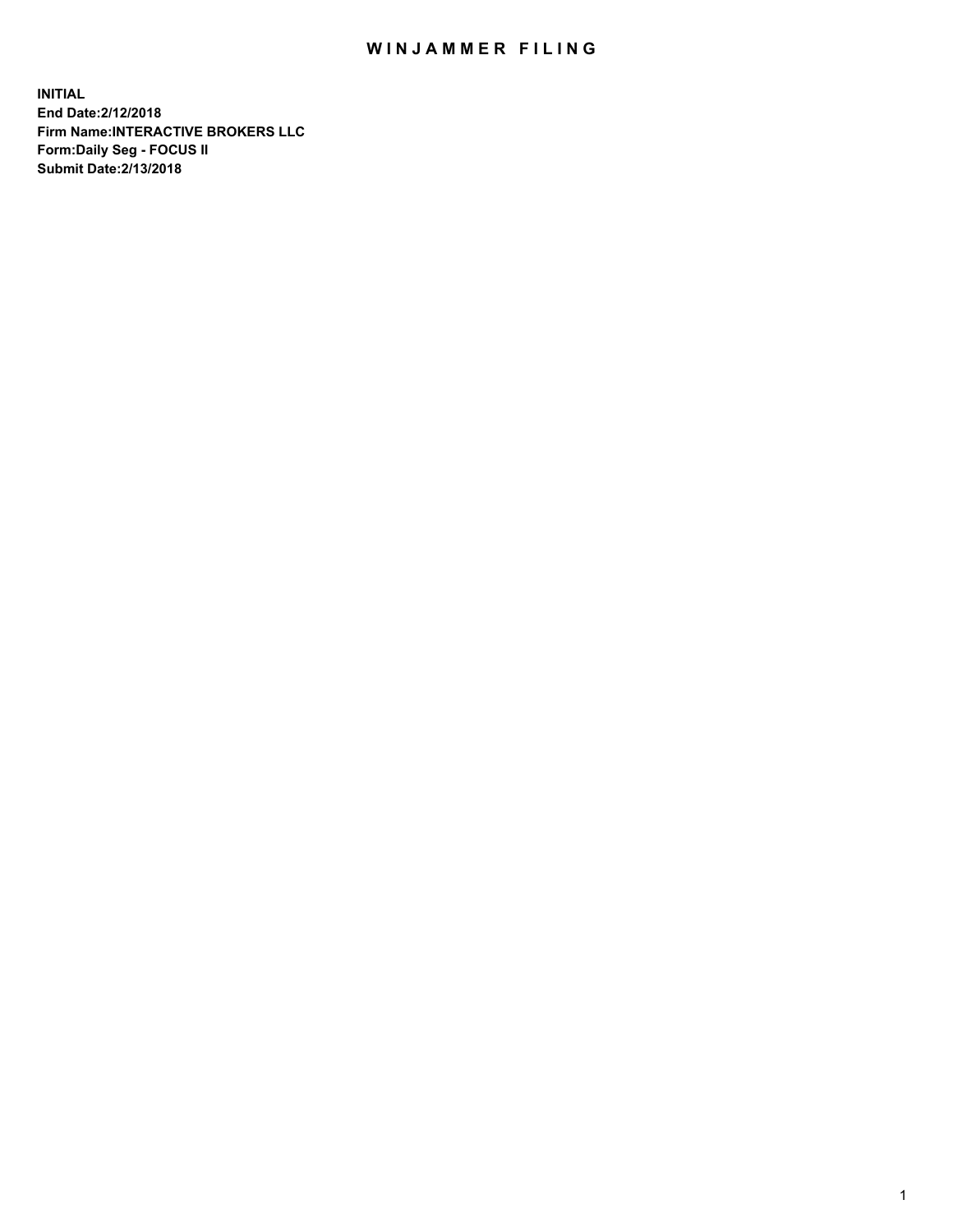## **INITIAL End Date:2/12/2018 Firm Name:INTERACTIVE BROKERS LLC Form:Daily Seg - FOCUS II Submit Date:2/13/2018 Daily Segregation - Cover Page**

| Name of Company<br><b>Contact Name</b><br><b>Contact Phone Number</b><br><b>Contact Email Address</b>                                                                                                                                                                                                                          | <b>INTERACTIVE BROKERS LLC</b><br><b>James Menicucci</b><br>203-618-8085<br>jmenicucci@interactivebrokers.c<br>om |
|--------------------------------------------------------------------------------------------------------------------------------------------------------------------------------------------------------------------------------------------------------------------------------------------------------------------------------|-------------------------------------------------------------------------------------------------------------------|
| FCM's Customer Segregated Funds Residual Interest Target (choose one):<br>a. Minimum dollar amount: ; or<br>b. Minimum percentage of customer segregated funds required:% ; or<br>c. Dollar amount range between: and; or<br>d. Percentage range of customer segregated funds required between: % and %.                       | $\overline{\mathbf{0}}$<br>0<br>155,000,000 245,000,000<br>00                                                     |
| FCM's Customer Secured Amount Funds Residual Interest Target (choose one):<br>a. Minimum dollar amount: ; or<br>b. Minimum percentage of customer secured funds required:%; or<br>c. Dollar amount range between: and; or<br>d. Percentage range of customer secured funds required between: % and %.                          | $\overline{\mathbf{0}}$<br>0<br>80,000,000 120,000,000<br>00                                                      |
| FCM's Cleared Swaps Customer Collateral Residual Interest Target (choose one):<br>a. Minimum dollar amount: ; or<br>b. Minimum percentage of cleared swaps customer collateral required:% ; or<br>c. Dollar amount range between: and; or<br>d. Percentage range of cleared swaps customer collateral required between:% and%. | $\overline{\mathbf{0}}$<br>$\overline{\mathbf{0}}$<br>00<br>0 <sub>0</sub>                                        |

Attach supporting documents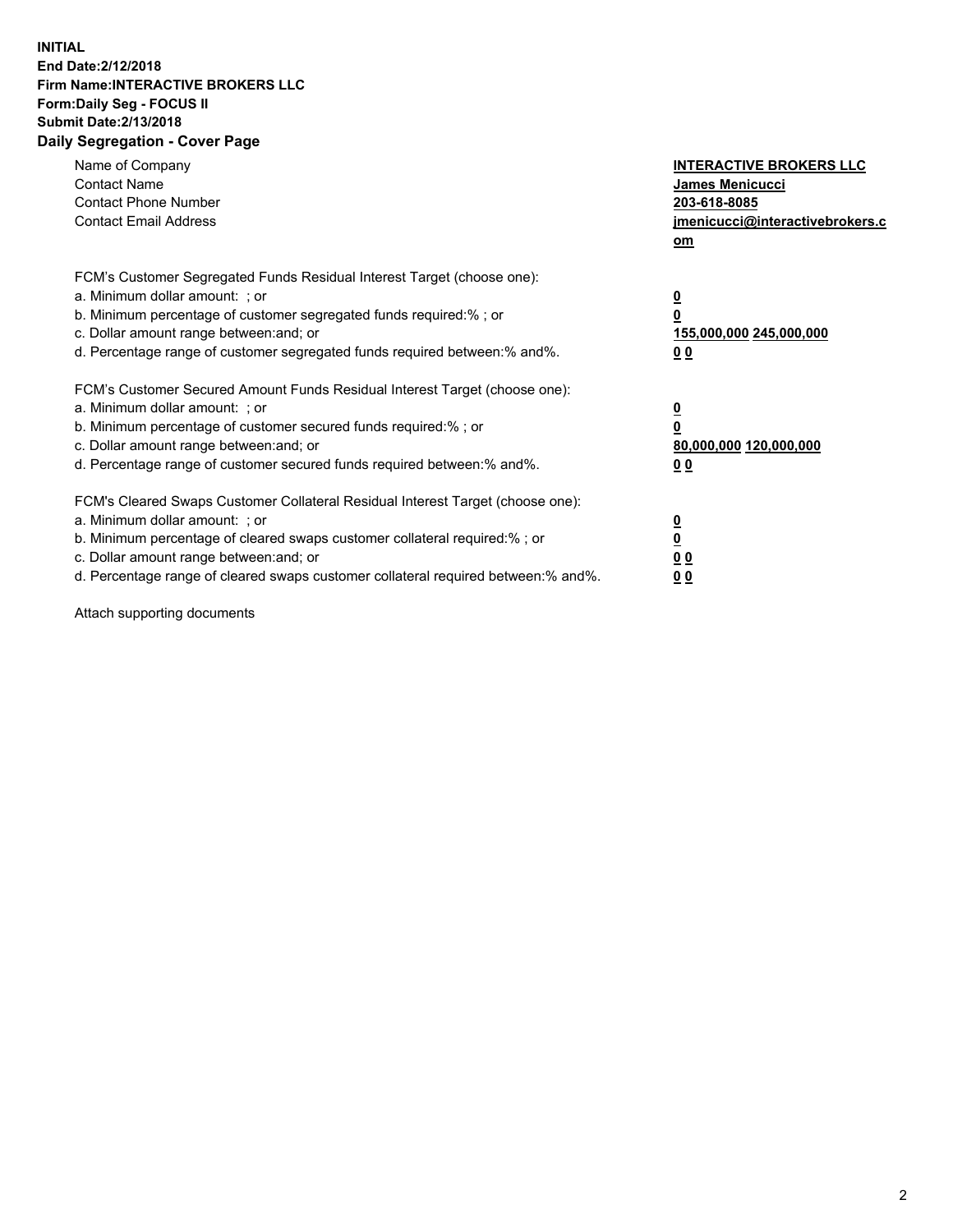## **INITIAL End Date:2/12/2018 Firm Name:INTERACTIVE BROKERS LLC Form:Daily Seg - FOCUS II Submit Date:2/13/2018 Daily Segregation - Secured Amounts**

|                | Daily Jegregation - Jeculed Aniounts                                                                       |                                   |
|----------------|------------------------------------------------------------------------------------------------------------|-----------------------------------|
|                | Foreign Futures and Foreign Options Secured Amounts                                                        |                                   |
|                | Amount required to be set aside pursuant to law, rule or regulation of a foreign                           | $0$ [7305]                        |
|                | government or a rule of a self-regulatory organization authorized thereunder                               |                                   |
| 1.             | Net ledger balance - Foreign Futures and Foreign Option Trading - All Customers                            |                                   |
|                | A. Cash                                                                                                    | 504,200,020 [7315]                |
|                | B. Securities (at market)                                                                                  | 0 [7317]                          |
| 2.             | Net unrealized profit (loss) in open futures contracts traded on a foreign board of trade                  | 15,945,539 [7325]                 |
| 3.             | Exchange traded options                                                                                    |                                   |
|                | a. Market value of open option contracts purchased on a foreign board of trade                             | 39,624 [7335]                     |
|                | b. Market value of open contracts granted (sold) on a foreign board of trade                               | -88,743 <sup>[7337]</sup>         |
| 4.             | Net equity (deficit) (add lines 1.2. and 3.)                                                               | 520,096,440 [7345]                |
| 5.             | Account liquidating to a deficit and account with a debit balances - gross amount                          | 2,959 [7351]                      |
|                | Less: amount offset by customer owned securities                                                           | 0 [7352] 2,959 [7354]             |
| 6.             | Amount required to be set aside as the secured amount - Net Liquidating Equity                             | 520,099,399 [7355]                |
|                | Method (add lines 4 and 5)                                                                                 |                                   |
| 7.             | Greater of amount required to be set aside pursuant to foreign jurisdiction (above) or line                | 520,099,399 [7360]                |
|                | 6.                                                                                                         |                                   |
|                | FUNDS DEPOSITED IN SEPARATE REGULATION 30.7 ACCOUNTS                                                       |                                   |
| 1 <sub>1</sub> | Cash in banks                                                                                              |                                   |
|                | A. Banks located in the United States                                                                      | 104,824,931 [7500]                |
|                | B. Other banks qualified under Regulation 30.7                                                             | 0 [7520] 104,824,931 [7530]       |
| 2.             | Securities                                                                                                 |                                   |
|                | A. In safekeeping with banks located in the United States                                                  | 363,109,855 [7540]                |
|                | B. In safekeeping with other banks qualified under Regulation 30.7                                         | 0 [7560] 363,109,855 [7570]       |
| 3.             | Equities with registered futures commission merchants                                                      |                                   |
|                | A. Cash                                                                                                    | $0$ [7580]                        |
|                | <b>B.</b> Securities                                                                                       | $0$ [7590]                        |
|                | C. Unrealized gain (loss) on open futures contracts                                                        | $0$ [7600]                        |
|                | D. Value of long option contracts                                                                          | $0$ [7610]                        |
|                | E. Value of short option contracts                                                                         | 0 [7615] 0 [7620]                 |
| 4.             | Amounts held by clearing organizations of foreign boards of trade                                          |                                   |
|                | A. Cash                                                                                                    | $0$ [7640]                        |
|                | <b>B.</b> Securities                                                                                       | $0$ [7650]                        |
|                | C. Amount due to (from) clearing organization - daily variation                                            | $0$ [7660]                        |
|                | D. Value of long option contracts                                                                          | $0$ [7670]                        |
|                | E. Value of short option contracts                                                                         | 0 [7675] 0 [7680]                 |
| 5.             | Amounts held by members of foreign boards of trade                                                         |                                   |
|                | A. Cash                                                                                                    | 185,045,337 [7700]                |
|                | <b>B.</b> Securities                                                                                       | $0$ [7710]                        |
|                | C. Unrealized gain (loss) on open futures contracts                                                        | 4,469,093 [7720]                  |
|                | D. Value of long option contracts                                                                          | 39,624 [7730]                     |
|                | E. Value of short option contracts                                                                         | -88,743 [7735] 189,465,311 [7740] |
| 6.             | Amounts with other depositories designated by a foreign board of trade                                     | $0$ [7760]                        |
| 7.             | Segregated funds on hand                                                                                   | $0$ [7765]                        |
| 8.             | Total funds in separate section 30.7 accounts                                                              | 657,400,097 [7770]                |
| 9.             | Excess (deficiency) Set Aside for Secured Amount (subtract line 7 Secured Statement<br>Page 1 from Line 8) | 137,300,698 [7380]                |
| 10.            | Management Target Amount for Excess funds in separate section 30.7 accounts                                | 80,000,000 [7780]                 |
| 11.            | Excess (deficiency) funds in separate 30.7 accounts over (under) Management Target                         | 57,300,698 [7785]                 |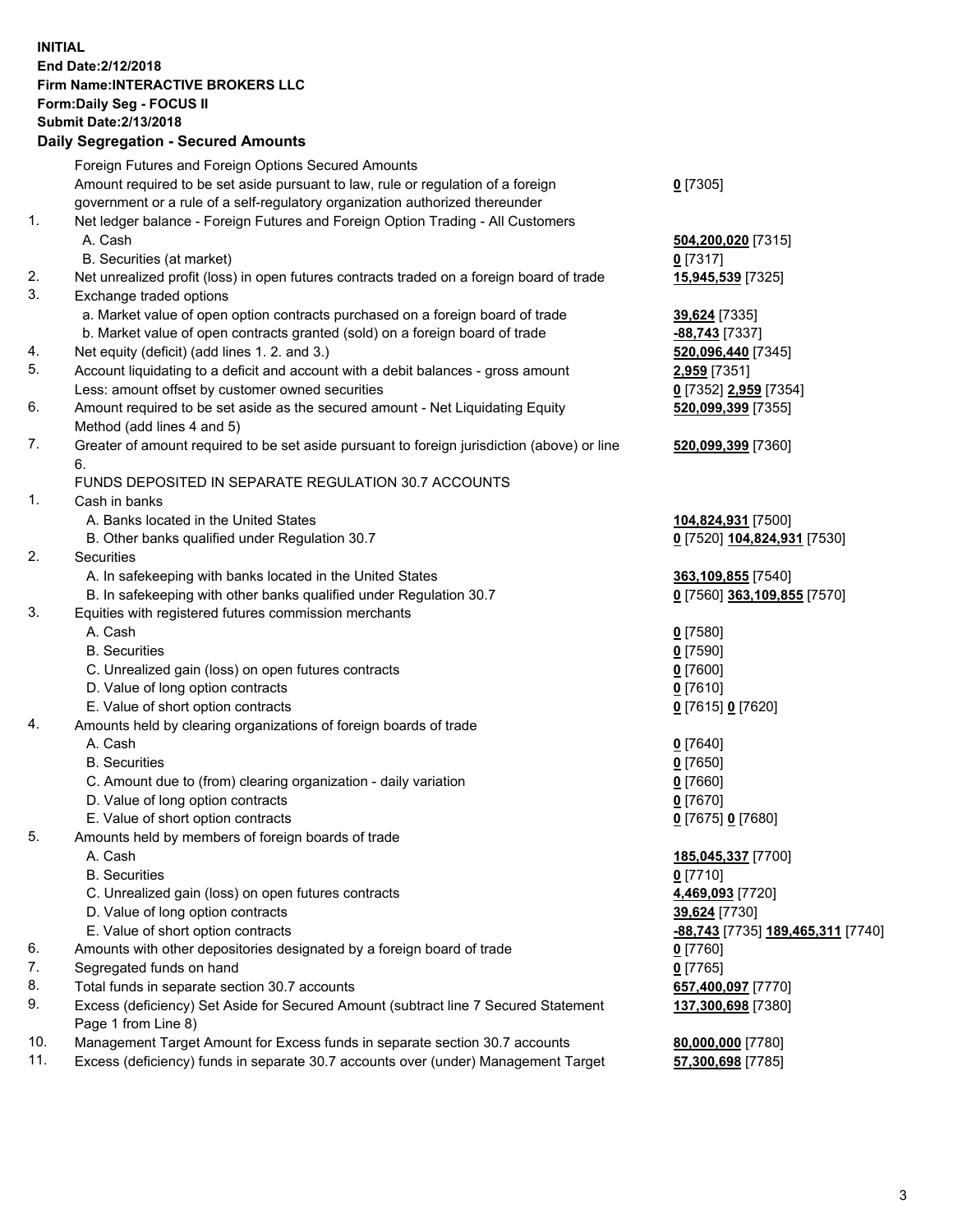**INITIAL End Date:2/12/2018 Firm Name:INTERACTIVE BROKERS LLC Form:Daily Seg - FOCUS II Submit Date:2/13/2018 Daily Segregation - Segregation Statement** SEGREGATION REQUIREMENTS(Section 4d(2) of the CEAct) 1. Net ledger balance A. Cash **4,505,257,246** [7010] B. Securities (at market) **0** [7020] 2. Net unrealized profit (loss) in open futures contracts traded on a contract market **-49,066,781** [7030] 3. Exchange traded options A. Add market value of open option contracts purchased on a contract market **299,228,355** [7032] B. Deduct market value of open option contracts granted (sold) on a contract market **-344,709,636** [7033] 4. Net equity (deficit) (add lines 1, 2 and 3) **4,410,709,184** [7040] 5. Accounts liquidating to a deficit and accounts with debit balances - gross amount **359,456** [7045] Less: amount offset by customer securities **0** [7047] **359,456** [7050] 6. Amount required to be segregated (add lines 4 and 5) **4,411,068,640** [7060] FUNDS IN SEGREGATED ACCOUNTS 7. Deposited in segregated funds bank accounts A. Cash **705,765,911** [7070] B. Securities representing investments of customers' funds (at market) **2,596,662,830** [7080] C. Securities held for particular customers or option customers in lieu of cash (at market) **0** [7090] 8. Margins on deposit with derivatives clearing organizations of contract markets A. Cash **18,575,290** [7100] B. Securities representing investments of customers' funds (at market) **1,339,269,631** [7110] C. Securities held for particular customers or option customers in lieu of cash (at market) **0** [7120] 9. Net settlement from (to) derivatives clearing organizations of contract markets **3,666,978** [7130] 10. Exchange traded options A. Value of open long option contracts **299,196,685** [7132] B. Value of open short option contracts **-344,690,512** [7133] 11. Net equities with other FCMs A. Net liquidating equity **0** [7140] B. Securities representing investments of customers' funds (at market) **0** [7160] C. Securities held for particular customers or option customers in lieu of cash (at market) **0** [7170] 12. Segregated funds on hand **0** [7150] 13. Total amount in segregation (add lines 7 through 12) **4,618,446,813** [7180] 14. Excess (deficiency) funds in segregation (subtract line 6 from line 13) **207,378,173** [7190] 15. Management Target Amount for Excess funds in segregation **155,000,000** [7194]

16. Excess (deficiency) funds in segregation over (under) Management Target Amount Excess

**52,378,173** [7198]